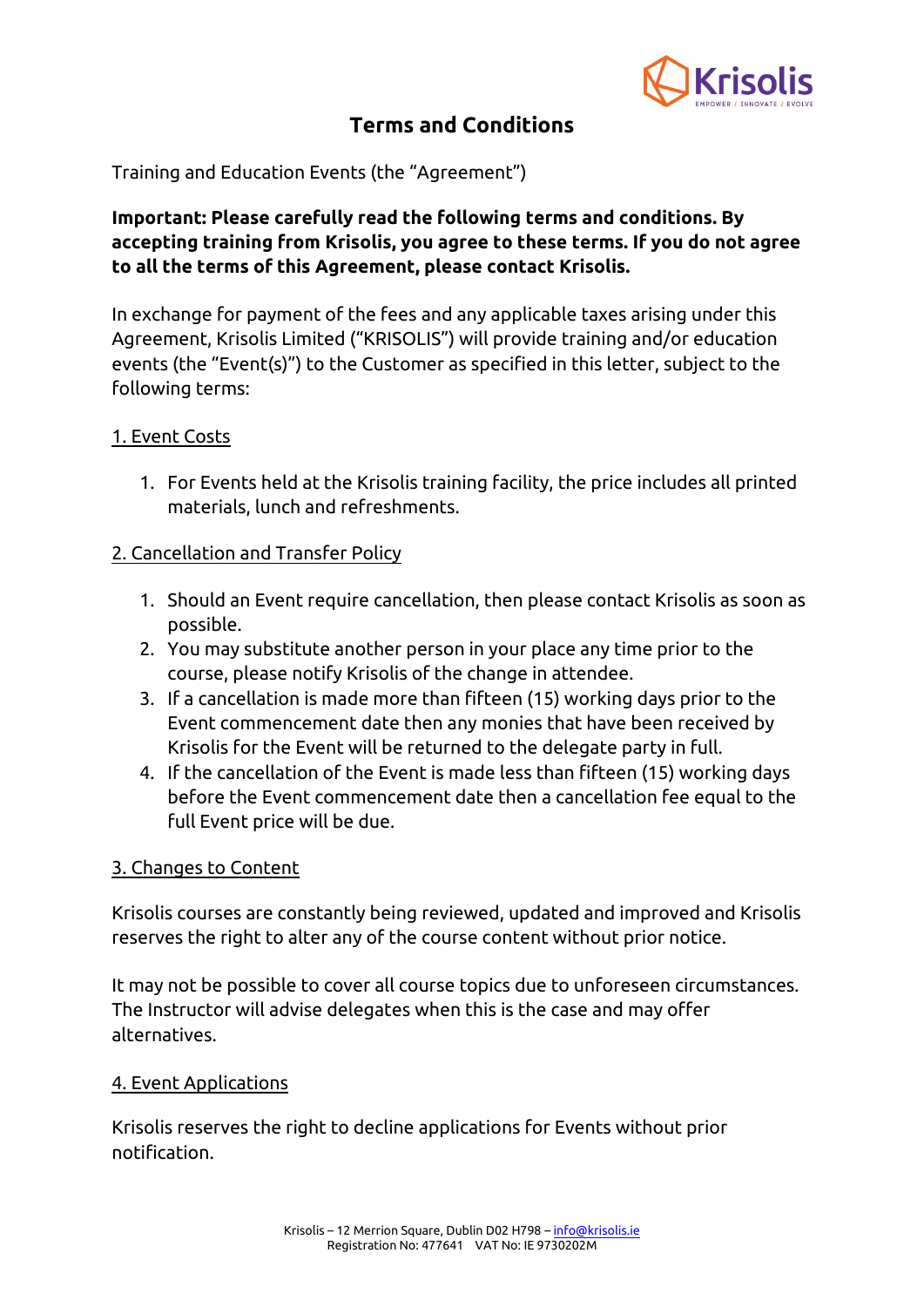

# 5. Cancellation of Events by Krisolis

Krisolis reserves the right to cancel or reschedule an Event at any time without liability. In these circumstances, the Customer will be offered an alternative date or a full refund of any paid Event fee.

# 6. Copyright

- 1. The Event material is the exclusive copyrighted property of Krisolis. None of the Event material may be reproduced, republished, distributed, posted, sold, or transferred. Krisolis Copyright extends to all electronic or supplementary materials provided as part of an Event.
- 2. Course notes are available only for course attendees and are provided on the first day of a course. Course notes are not available prior to the course.

# 7. Warranty and Limitation of Liability

- 1. Krisolis warrants that it shall render the Event(s) in a diligent, conscientious and professional manner. The exclusive remedy for breach of this warranty is refund of fees paid for the Event(s) at issue. Krisolis warrants that it is under no obligation or restriction that would in any way prevent or interfere with its ability to perform its obligations under this Agreement.
- 2. Krisolis DISCLAIMS ALL OTHER WARRANTIES, EXPRESS OR IMPLIED, WITH RESPECT TO THE EVENT OR SERVICES PROVIDED HEREUNDER OR THE RESULTS OBTAINED, INCLUDING WITHOUT LIMITATION ANY IMPLIED WARRANTIES OR CONDITIONS OF MERCHANTABILITY OR FITNESS FOR A PARTICULAR PURPOSE AND THOSE ARISING BY STATUTE OR OTHERWISE IN LAW OR FROM A COURSE OF DEALING.
- 3. Krisolis IS NOT LIABLE FOR ANY LOSS OF PROFITS OR FOR SPECIAL, CONSEQUENTIAL, INCIDENTAL, INDIRECT, RELIANCE, OR EXEMPLARY DAMAGES, EITHER IN CONTRACT OR TORT, WHETHER OR NOT THE POSSIBILITY OF SUCH DAMAGES WAS DISCLOSED TO KRISOLIS OR COULD HAVE BEEN REASONABLY FORESEEN BY KRISOLIS.
- 4. In no event shall Krisolis liability for damages of any kind, including direct damages, exceed the amount the Customer paid for the Event under the applicable Event Confirmation Letter.
- 5. The limitations in this clause do not include limitations of liability for personal injury or death.

# 6. Governing Law

This Agreement shall be deemed to have been entered into in and shall be governed by the laws of Ireland. The parties agree to use all reasonable endeavours to mutually resolve any dispute arising under this Agreement. Failing